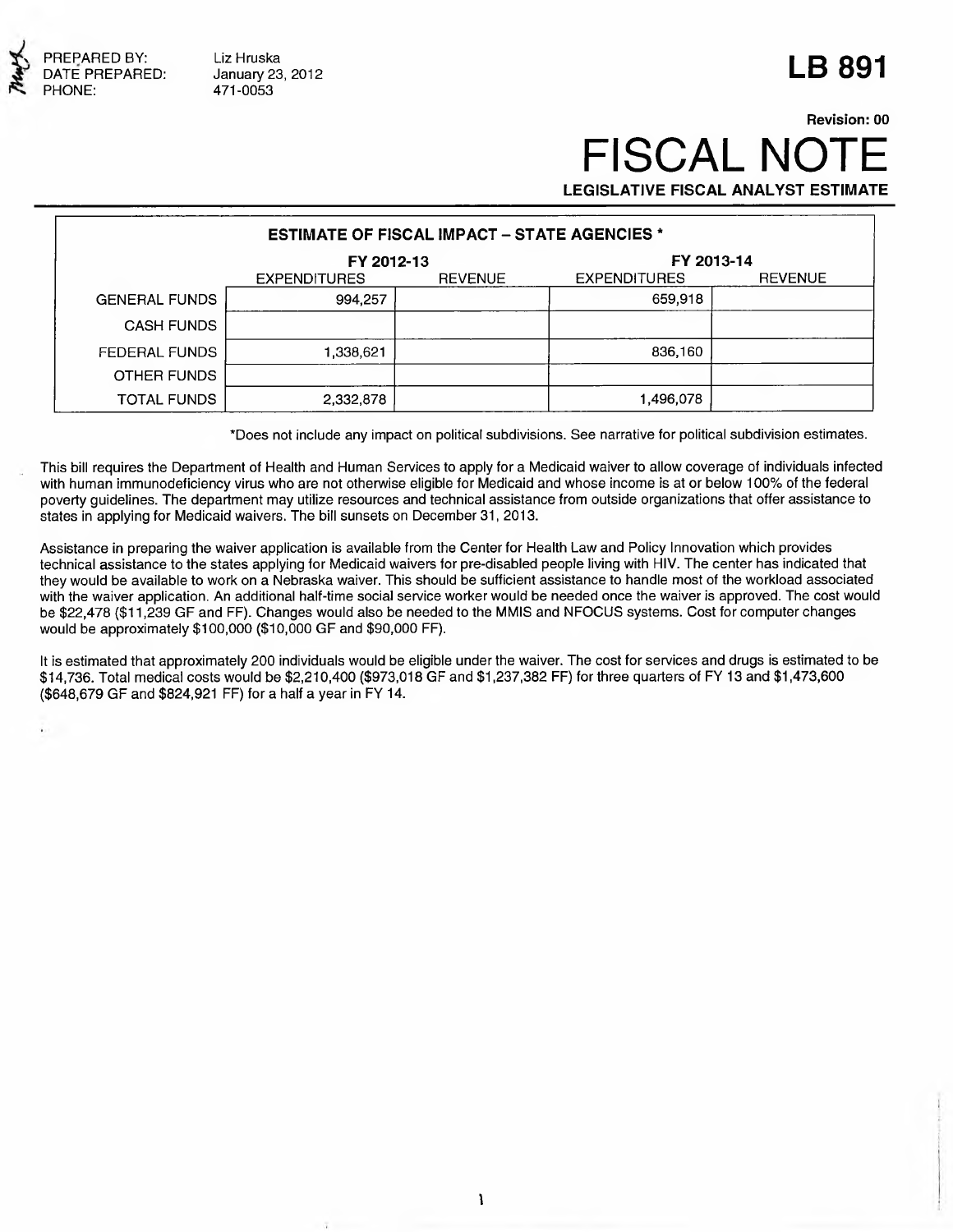|                                  | State Agency or Political Subdivision Name: (2) Department of Health and Human Services |                            |                                     |                |
|----------------------------------|-----------------------------------------------------------------------------------------|----------------------------|-------------------------------------|----------------|
| Prepared by: (3) Willard Bouwens |                                                                                         | Date Prepared: (4) 1-24-12 | Phone: (5) 471-8072<br>FY 2013-2014 |                |
|                                  | FY 2012-2013                                                                            |                            |                                     |                |
|                                  | <b>EXPENDITURES</b>                                                                     | <b>REVENUE</b>             | <b>EXPENDITURES</b>                 | <b>REVENUE</b> |
| <b>GENERAL FUNDS</b>             | \$1,097,632                                                                             |                            | \$663,391                           |                |
| <b>CASH FUNDS</b>                |                                                                                         |                            |                                     |                |
| <b>FEDERAL FUNDS</b>             | \$1,411,067                                                                             |                            | \$839,633                           |                |
| <b>OTHER FUNDS</b>               |                                                                                         |                            |                                     |                |
| <b>TOTAL FUNDS</b>               | \$2,508,699                                                                             |                            | \$1,503,024                         |                |

Return by date specified or 72 hours prior to public hearing, whichever is earlier.

Explanation of Estimate:

The fiscal impact of LB 891 on the Department of Health and Human Services will be a Medicaid expansion.

LB 891 would require the Nebraska Medicaid program to submit an 1115 Waiver application by July 1, 2012. Because of the short time line and the inclusion of an Emergency Clause, DHHS would need to contract out the preparation and submission of the 1115 Waiver application. It is estimated that these contractual services would cost \$100,000 (\$50,000 GF, \$50,000 FF) to obtain a contractor for conducting the data analysis and incorporate stakeholder input. An additional \$50,000 (\$25,000 GF and \$25,000 FF) would be needed to hire a contractor to prepare the waiver, draft rules and provide guidance to get the program running. The bill estimates CMS approval in three months.

Based on the July 1, 2012 submission date and assuming the 1115 Waiver is approved by CMS within three months through an expedited application process, services could begin October 1, 2012. It is estimated Medicaid would expand by 200 clients. Using an average annual Medicaid cost of \$5,256 per person it is estimated that the addition of 200 HIV/AIDS clients would cost \$1,314,000 (\$569,672 GF and \$744,328 FF) for existing Medicaid services. Additionally, it is estimated that each individual would need approximately \$9,480 in HIV related prescription drug benefits annually. The total cost for prescription drugs is estimated to be \$2,370,000 (\$1,027,490 GF and \$1,342,510 FF.) The total cost for Medicaid Aid Services would be \$3,684,000 (\$1,597,161 GF and \$2,086,839 FF) for the time period October 1, 2012 through December 31, 2013. The fiscal impact will likely be much larger due to the creation of a new eligibility group.

The Department of Health and Human Services would also have an increase in Administration expenditures due to LB 891. It is estimated that 0.5 FTE Social Services Worker would be needed to complete the necessary work associated with a new eligibility group of Medicaid clients, such as completing enrollment processes, providing case management and all other related duties. The cost for this Social Service Worker is estimated at \$58,848 (\$29,424 GF and \$29,424 FF) for the time period October 1, 2012 through December 31, 2013. Additionally, system changes to NFOCUS and MMIS will be needed to accommodate the new Medicaid eligibility group at an estimated cost of \$118,875 (\$59,437 GF and \$59,438 FF.)

| <b>MAJOR OBJECTS OF EXPENDITURE</b> |                     |                     |                     |  |  |  |  |  |
|-------------------------------------|---------------------|---------------------|---------------------|--|--|--|--|--|
| PERSONAL SERVICES:                  |                     |                     |                     |  |  |  |  |  |
|                                     | NUMBER OF POSITIONS | 2012-2013           | 2013-2014           |  |  |  |  |  |
| POSITION TITLE                      | $12 - 13$<br>13-14  | <b>EXPENDITURES</b> | <b>EXPENDITURES</b> |  |  |  |  |  |
| Social Services Worker              | ں.<br>              | \$15,341            | \$15,341            |  |  |  |  |  |
|                                     |                     |                     |                     |  |  |  |  |  |